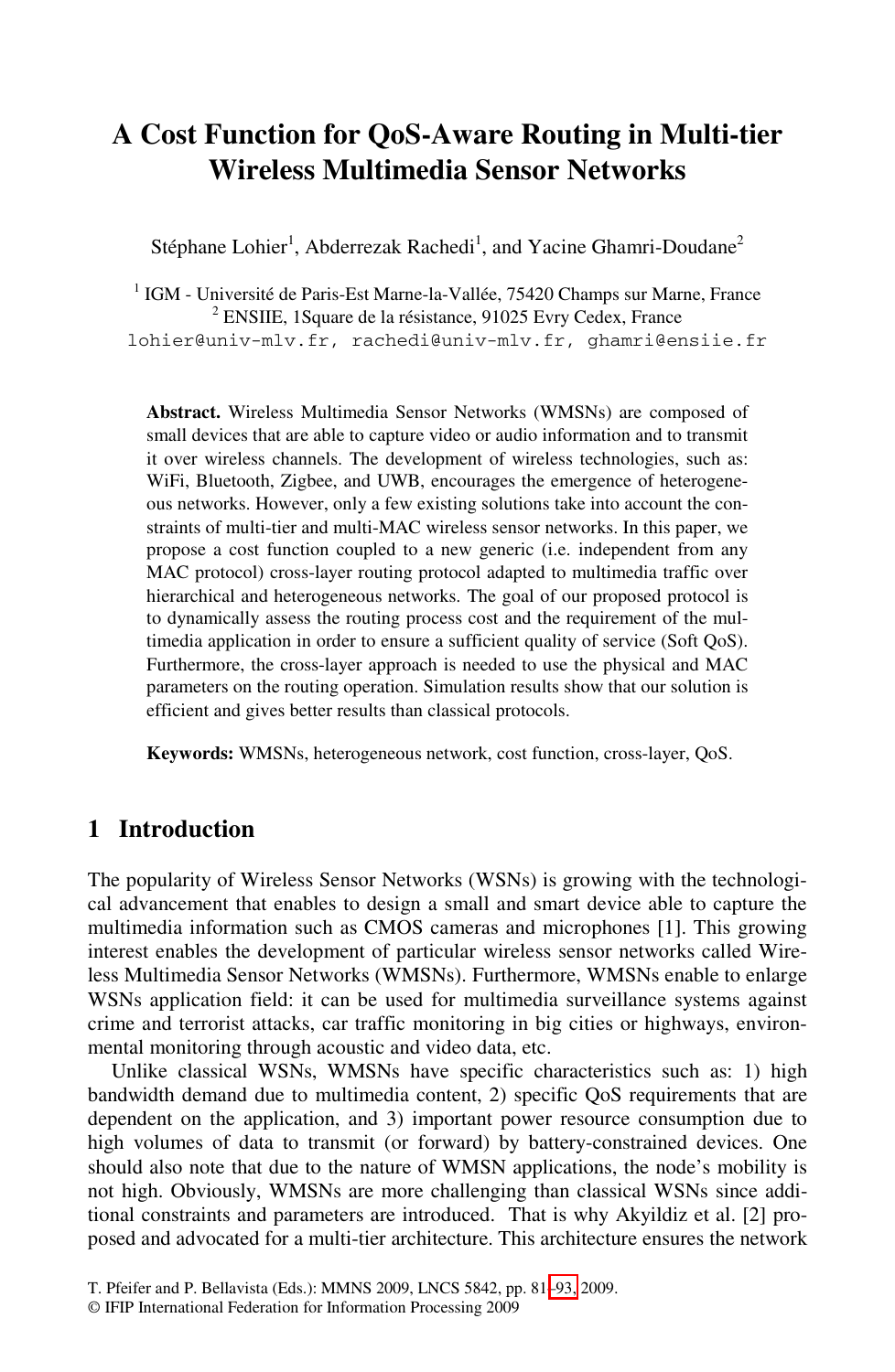scalability and enables the use of heterogeneous elements. These architectures provide an efficient cost-performance tradeoff while taking into account less expensive and resource-constrained scalar sensors and high power superior elements such as multimedia sensors. In this architecture, the network is divided into clusters. Each cluster elects a cluster head that has sufficient resources.

In this paper, we use the multi-tier architecture to ensure the scalability and the soft-based quality of services [2]. We focus on the routing process to increase the throughput and reduce the packet loss and the delay. Therefore, in order to optimize the resources and make the multimedia traffic routing more efficient, we propose a new routing protocol based on a cost-function called HQAX (Hierarchical QoS Aware Cross-layer routing protocol). The basic idea of this cost function is to take into account not only the routing parameters, but also the physical and MAC layers parameters such as the channel quality, the SNR, and the number of ACK failures. Our design is thus a cross-layer design enabling to take into account the physical and MAC layers parameters at the routing level. We show that with such a mechanism, we can improve the network throughput; reduce the packet loss and the delay in indoor environments. The impact of the environment on the communication channel quality is very significant. For instance, in the case of an outdoor environment, called free-space, the channel quality is better than when many obstacles are present inside a building. However, most applications of WMSNs, like building surveillance, are in an indoor environment. That is why we focus on such realistic scenarios to validate our proposed protocol.

After analyzing and studying WMSNs requirements and their potential implementation using multi-tier architecture, our contributions can be summarized in the three following points:

- ─ Proposition of a new routing protocol (HQAX) based on a cost function in order to improve the throughput and to reduce the delay and packet losses.
- ─ Definition of a cost function in order to optimize the resources and to make the multimedia traffic routing more efficient (the cross-layer approach is used for the cost function in order to take into account the physical and MAC layers parameters at the routing level).
- ─ Implementation and evaluation of the proposed routing protocol in comparison with other existing protocols like AODV and OLSR which had been adapted to cope with the features and characteristics of multi-tier WMSNs.

The rest of the paper is organized as follows. In Section 2, we present the related works. In Section 3, we present and detail our proposed routing protocol. A description of our cost function follows in Section 4. In Section 5, we evaluate and compare our solution with existing routing protocols. Section 6 concludes the paper.

## **2 Related Works**

Many routing protocols are proposed in literature. In proactive networks, Heinzelman et al. proposed a Low-Energy Adaptive Clustering Hierarchy (LEACH) for wireless sensor networks [3]. LEACH is a dynamic clustering protocol designed with energy constraint consideration. Lindsey et al. proposed an improvement of LEACH called Power-Efficient Gathering in Sensor Information Systems (PEGASIS) [4]. The basic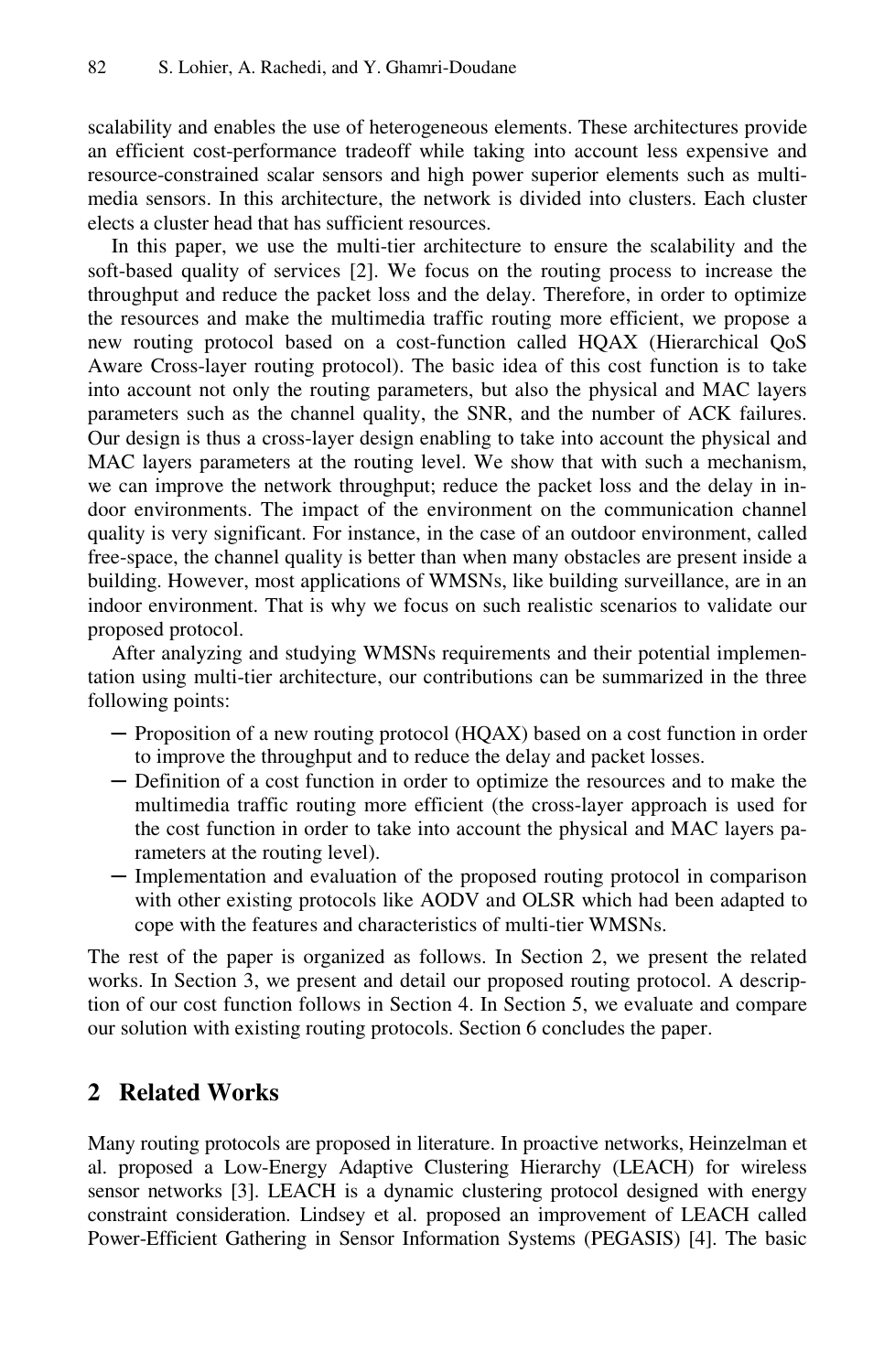idea of PEGASIS is to form a chain among the sensor nodes where each node will receive from and transmit to a close neighbor in order to reduce the energy consumption. These protocols focus on the dynamic clustering issue. Once the clusters are established and the cluster head role assigned, it is still necessary to ensure the quality of services required by multimedia traffic. Our objective is to target this second problem.

In the QoS-aware routing protocols class, we can quote some proposals for WSNs. One of them is the Sequential Assignment Routing (SAR) [5]. SAR creates trees routed from a one-hop neighbor of the sink by taking into account the QoS metric, the energy resource on each path and the priority level of each packet. However, the SAR protocol does not focus on the throughput maximization. Some other routing protocols also integrate the energy parameters in addition to other QoS parameters. An example of these is the SPEED protocol [6]. SPEED is a real-time communication protocol for sensor networks. The protocol provides three types of real-time communication services, namely real-time unicast, real-time area-multicast and real-time area-anycast. However, SPEED needs localization algorithms to achieve high scalability and avoid a flooding operation to discover new paths. Another protocol, proposed by C.G. Lee *et al.* and called Multipath Multi-SPEED Protocol (MMSPEED) [7], adopts a probabilistic approach to offer QoS assurance in wireless sensor networks. To do so, it uses a cross-layer approach between the network and the MAC layers. However, MMSPEED assumes that each node is equipped with a GPS chip which may not be a suitable assumption in WSNs, especially in indoor environments.

An energy-aware routing protocol in a cluster-based architecture is presented in [8]. It uses a cost function based on energy saving that is coupled with a source routing protocol. Unlike our approach, the topology is multi-gateway and non multi-tier (multi-MAC). Furthermore, the protocol is specific to the use of a TDMA MAC layer.

## **3 Hierarchical QoS Aware Cross-Layer Routing Protocol**

#### **3.1 Context**

Figure 1 describes our proposal for a multi-tier architecture inspired by the work of I.F. Akyldiz et al. [2]. In this heterogeneous and hierarchical architecture, each tier corresponds to a category of video sensors with increased capabilities in terms of camera resolution, processing, storage and transmission. For the third tier, the sensors can be CMUCam (weak resolution of 160x255) coupled with microcontrollers allowing a minimum processing and not very greedy transmissions like in ZigBee, Bluetooth or UWB standards. The second tier can be made up of a webcam and microcontrollers with more processing, more storage and mixed transmissions, ZigBee and 802.11 for instance. The first tier is connected to the sink (multimedia server) and includes high resolution cameras coupled with laptops.

For each tier, our proposal is to organize the topology into clusters with a Cluster Head (CH), Cluster Routers (CR) allowing multi-hop routing when necessary, and Cluster Terminals (CT), only able to capture video information and to transmit it. In order to limit the interferences, the nearby clusters can use distinct transmission channels. The sensors at the various levels can be moved but are not permanently mobile.

Moreover, the processing essentially carried out in the CHs and towards the sink, includes specific operations like compression, data aggregation (images from different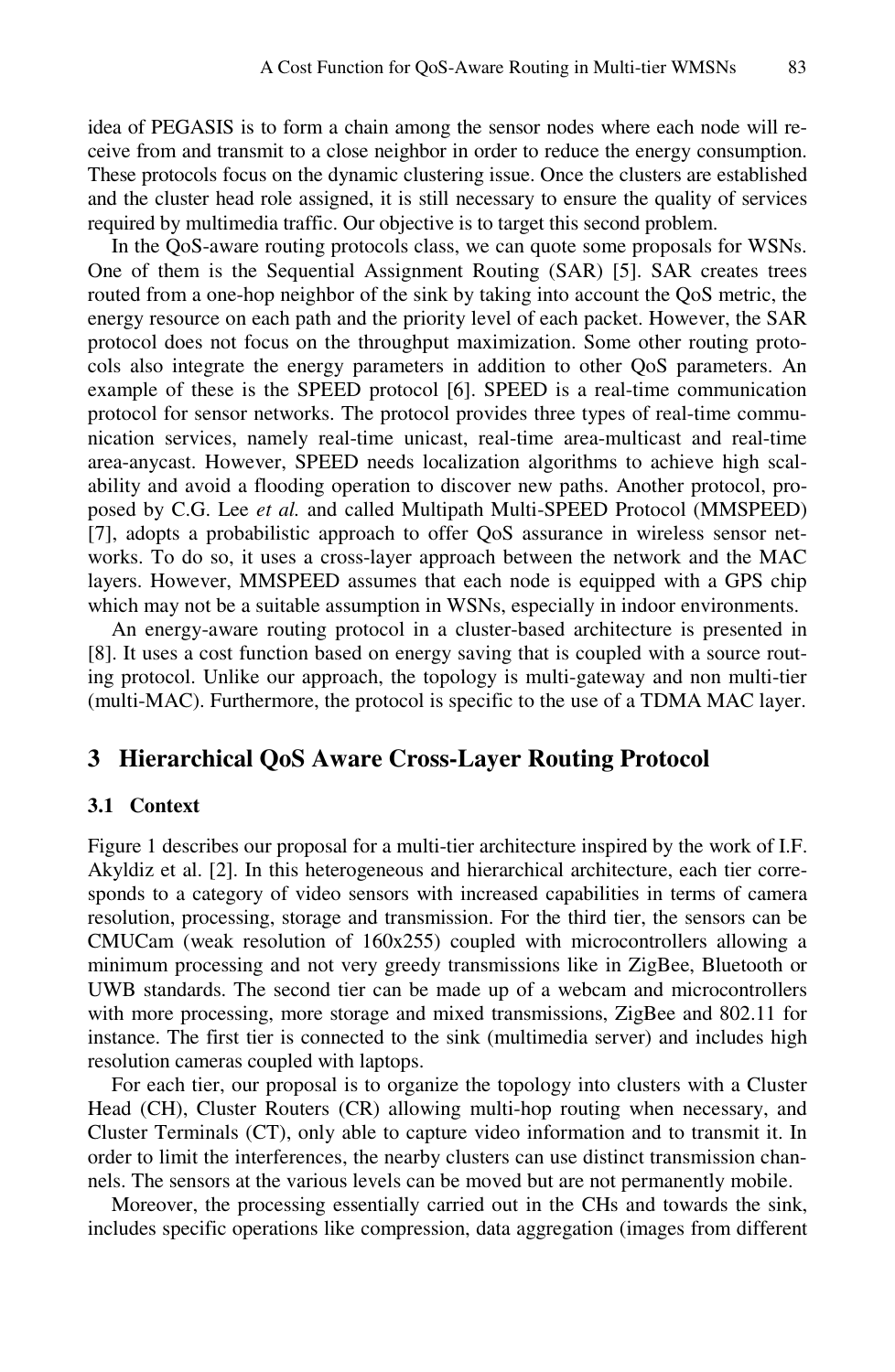

**Fig. 1.** Multi-tier Architecture of WMSN

scenes in the same flow) and data suppression (redundant images from various sensors). These different characteristics of the multi-tier WMSN architecture (clustered architecture, many-to-one flows, heterogeneous capabilities, and processing into the CHs) make us believe that a hierarchical routing is the most suited one.

#### **3.2 The Goals of HQAX**

The goal is not to propose an additional new routing protocol but rather to adapt existing solutions in order to have a QoS-aware routing protocol:

- ─ linked to the application : the sensor networks are application-aware;
- ─ based on a cross-layer cost function with routing, MAC and PHY parameters related to the multimedia feature of the flows;
- ─ adapted to a hierarchical and multi-tier (multi-MAC) architecture;
- ─ for many-to-one transmissions, and not for many-to-many like in current ad hoc network protocols like AODV or OLSR;
- ─ generic, i.e. non related to a specific MAC layer but nevertheless compatible with the existing sensor routing protocols (ZigBee);
- ─ with a limited overhead thanks to the combination of the cluster association and the route setup processes;
- ─ easy to implement in the different devices of a real test bed.

The following sections describe our QoS-aware hierarchical routing inside clusters, whatever the tier is, and between the clusters of the various tiers. The QoS route setup is the first step of our solution. Indeed, the network organization must remain evolutionary according to the periodic requests from nodes to join or leave a cluster and to the needs of the sink-application which will select, starting from descriptors (fixed image, possible resolution…), the transmitting sensors as well as the characteristics of the transmitted flows (zone, resolution, compression ratio, cropping…). Thus, the objective here is not to constantly guarantee a QoS but to choose and receive pictures of a sufficient quality (soft QoS). The idea is thus to use the best available routes.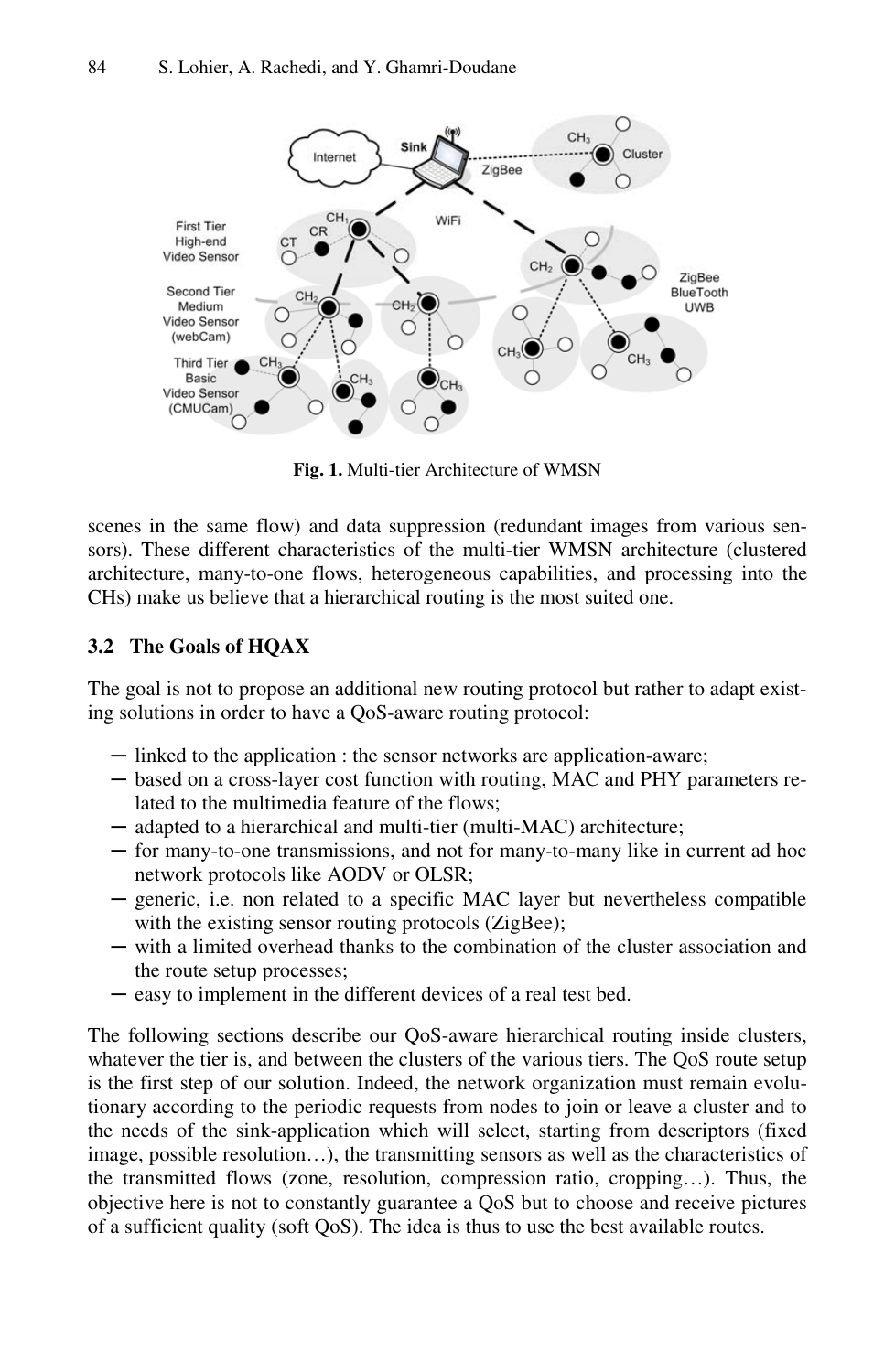## **3.3 Intra-cluster QoS Routing**

The QoS routing proposed in each cluster is proactive and includes 6 stages for the cluster self-organization and the route setup procedures (Figure 2). As indicated previously, we drew our inspiration from the existing solutions like ZigBee for the association process which is adapted to cope with the multi-tier feature of the WMSNs as well as with the QoS requirements of transmitted flows.

- 1. Each node self-determines its potential role (CH, CR or CT) in a cluster according to fixed or periodically re-evaluated criteria:
	- ─ sufficient storage and energy (in comparison to specific thresholds for each role);
	- ─ for CH: transmission capacity (presence of other devices corresponding to the tier) and computational capacity for aggregation, suppression, compression….
- 2. Each CH initiates a cluster (scan channels, select a channel, select a cluster id…).
- 3. CR and CT look for a cluster (Figure 3):
	- ─ CR/CT broadcast a discovery message: Cluster\_Discovery\_Request (Scan Channels…);
	- ─ response of the nearby CHs (and/or CR in the case of a multi-hop distance) with a Cluster\_Discovery\_Response (Cluster Description...).
- 4. Evaluation of a cost<sup>1</sup>  $C_{ii}$  for the links involved. This evaluation starts at stage 3 with the exchange of the *Cluster\_Discovery*.
- 5. CR and CT choose a CH (or a CR) according to the previous QoS evaluation and join a cluster:
	- ─ CR/CT send a message Cluster\_Join\_Request (Cluster id…);
	- ─ response of the selected CH (or CR) with a Cluster\_Join\_Response (Cluster id, Network addresses…).

The associations of the CRs and the CTs are carried out in a recursive way: for the multi-hop routing, a CT out of the CH range has to wait for the association of a nearby CR to obtain an answer and thus join the cluster.

- 6. The CR informs its CH (or its nearby CR which is closer to the CH) about its router's role:
	- ─ the CR sends a message Cluster\_Router\_Request (Cluster id…);
	- ─ response of the CH (or CR) with a Cluster\_Router\_Response (Cluster id, Network address block…). In its response, the CH specifies the address block (or a sub-block in the case of a CR answering) which can be used by the requesting CR for its CT and its lower level CR.

After one or several exchange cycles, each CR or CT knows the address of its CH or its nearby CR (the one with the lowest cost towards the CH). Similarly, each CH or CR has a routing table for all its nodes. The routing is hierarchical: all data pass through the CH. According to the network dynamics, the various stages are periodically re-launched.

j

 $1$ <sup>1</sup> The cost function integrating the QoS parameters is described in Section 4.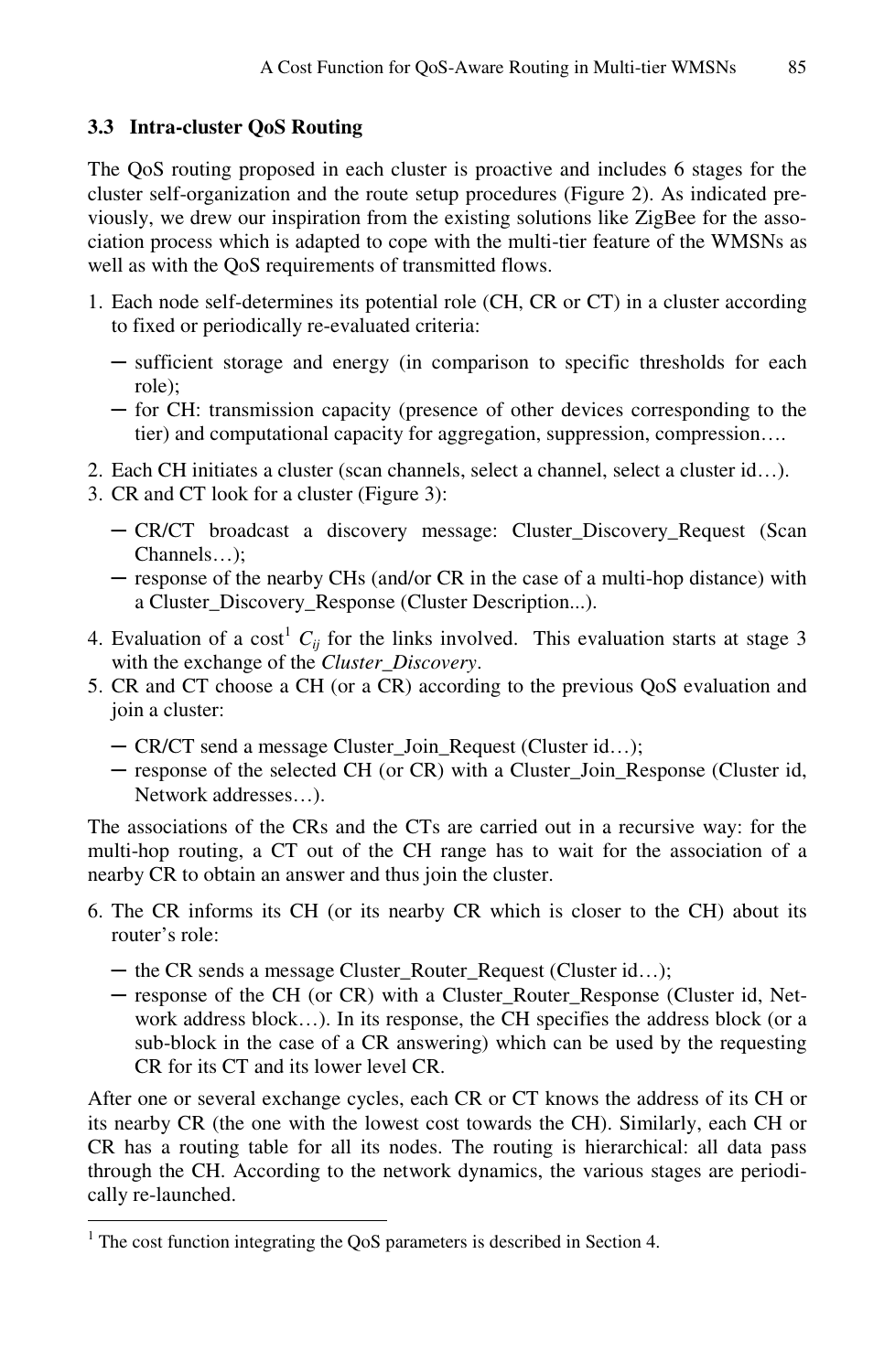

**Fig. 2.** Intra-cluster Routing Algorithm



**Fig. 3.** Intra-cluster Association Process

#### **3.4 Inter-tier QoS Routing**

The routing between the CHs of various tiers (Figure 2) proceeds in 5 stages according to the same hierarchical and recursive principle:

- 1. The CH<sub>3</sub> (CH of third tier) broadcast a request to know the CH<sub>2</sub>.
- 2. The CH<sub>3</sub> choose a CH<sub>2</sub> according to a cost estimated on the links.
- 3. The  $CH<sub>2</sub>$  broadcast a request in their turn on the corresponding interface to know the  $CH<sub>1</sub>$ .
- 4. The CH<sub>2</sub> choose a CH<sub>1</sub> according to a cost estimated on the links.
- 5. The CH<sub>1</sub> broadcast a request to know the sink. In this last case, the cost is also computed to evaluate if, according to its location and environment, the  $CH<sub>1</sub>$  can get a sufficient QoS on the link towards the sink.

After sufficient exchanges, each  $CH_n$  knows the address of its  $CH_{n-1}$  and the sink (transmitted with the response to the broadcast). Each node in each cluster can thus transmit towards the sink and vice-versa (the sink knows the  $CH<sub>1</sub>$  which knows the  $CH_2...$ ).

## **4 Utility Theory-Based Cost function**

During the messages exchange of the discovery stage (between CT/CR and CR/CH or between  $CH_i$  and  $CH_{i+1}$ ), the cost on each possible link is periodically estimated and compared (i) to a threshold to decide if it meets the conditions (noise, contentions…)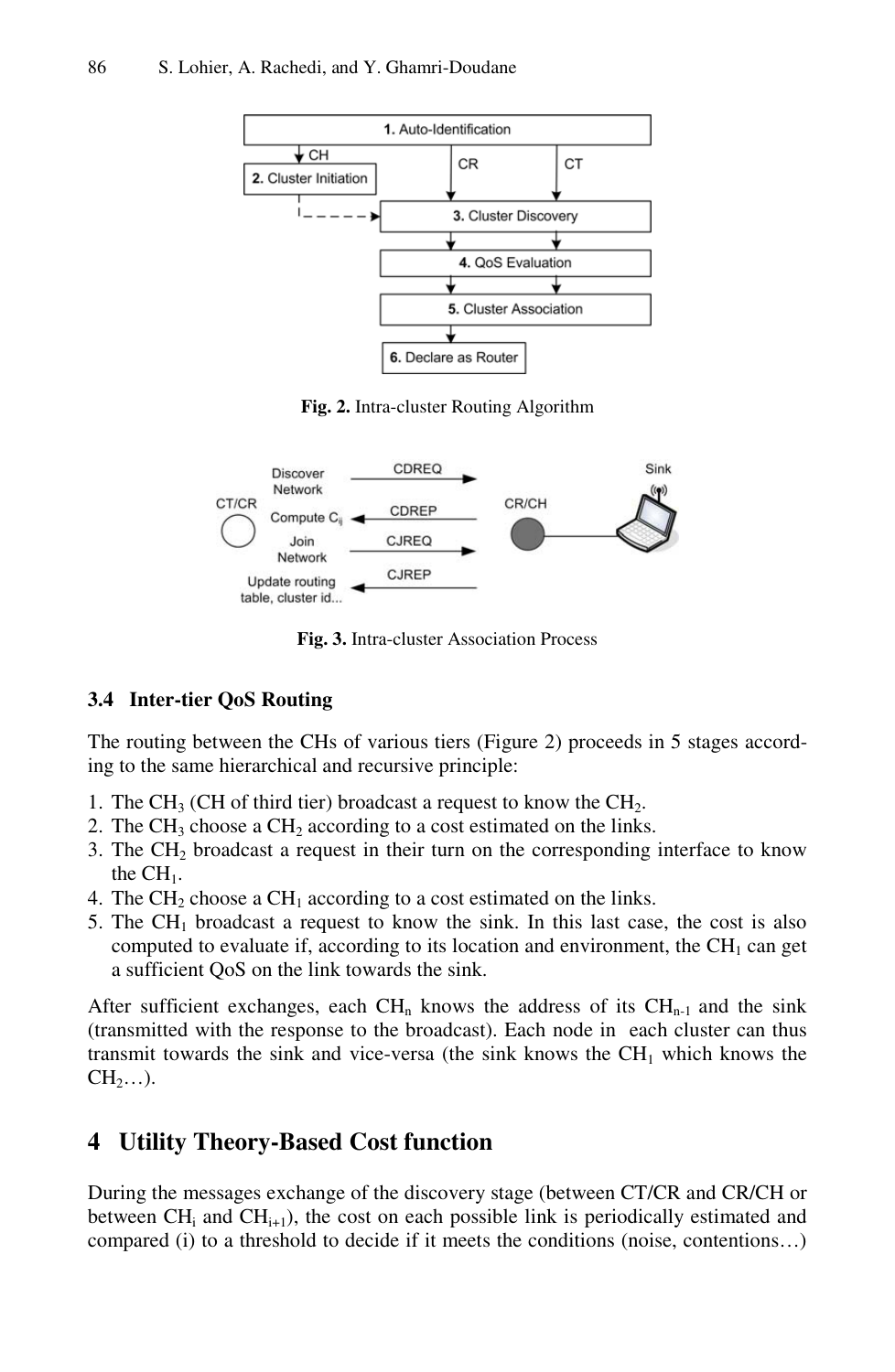to get a sufficient QoS and (ii) with the costs on the other links to choose the most efficient CR/CH. The cost function on a link between two nodes *i* and *j* (*j* being the closest to the sink) can be expressed according to the chosen QoS metrics as follows:

$$
C_{ij} = \sum\nolimits_k c_k \times f_k(x_{ij}^k)
$$

where  $x_{ij}^k$  is the value of metric *k* relatively to the link between two nodes *i* and *j*,  $c_k$ is the preference weight of metric  $k$ (where  $\sum_{k} c_k = 1$ ), and  $f_k(z)$  is a normalized function. In our case, we suggest choosing the five following metrics:

$$
C_{ij} = c_1 \times f_1(\text{delay}_{ij}) + c_2 \times f_2(\text{SNR}_{ji}) + c_3 \times f_3(e_{ij}) + c_4 \times f_4(\text{energy}) + c_5 \times f_5(\text{energy}_j)
$$

- $-f_i$  (*delay<sub>ij</sub>*) is a function of the delay for a data packet transmitted from *i* to *j*;
- $-f_2(SNR_{ji})$  is a function of the Signal/Noise Ratio assessed from *j* to *i*;
- $-f_3(e_{ii})$  gives the error rate for the data packets transmitted from *i* to *j*;
- $-f_4$  (*energy<sub>i</sub>*) and  $f_5$  (*energy<sub>i</sub>*) give the remaining energy in *i* and *j* respectively.

The choice of weights  $c_1$  to  $c_5$  depends on the application and on the type of traffic (for instance, for streaming applications the delay is more important than the loss rate).

Besides, for "real time" applications, it is necessary to control the end-to-end delay. Rather than using higher level protocols like RTP and RTCP which involve an overhead, we can evaluate this global delay at the routing level, starting from the delay on each link and the knowledge of the route towards the sink, both data being provided by our routing protocol. The loss rate on a path from a CT towards the sink can also be evaluated, starting from the successive loss rates and the knowledge of the route.

The remaining question is related to the form to be used for the normalized  $f_k(.)$ functions. To answer this question, the most suitable form can be found in the wellknown concept of utility functions. Indeed, the utility theory correctly models the soft tuning of the perceived quality in modern networks.

The utility theory is used for multi-criteria selection which is a classical problem in economics and in many other fields. It is used to give a measure of the relative satisfaction from (or desirability of) the consumption of various goods and services. The use of the utility theory has been extended to many other fields where it is used as a scoring method that quantifies the score (suitability level, value, worth) of a particular choice compared to another one. In our current work, we suggest to use it to quantify the utility of using a link in a QoS-aware routing process. The utility of the link corresponds here to the cost function on the link between both nodes i and j. The utility theory is thus used as the basis of our cost function. The normalized function is introduced to express different characteristics of different units with a comparable numerical representation. Different normalized functions were used in literature to solve several QoS issues in communication networks. Among them, we can quote: the linear piecewise form [9], the logarithm form [10], the exponential form [10], and sigmoid forms [12, 13]. Among these, the most commonly used normalized functions are the sigmoidal (S-shaped) functions. Indeed, sigmoidal functions are well-known functions often used to describe QoS perception [13]. Thus we chose here to use these functions. More precisely, we consider the following analytic expression for the sigmoid form: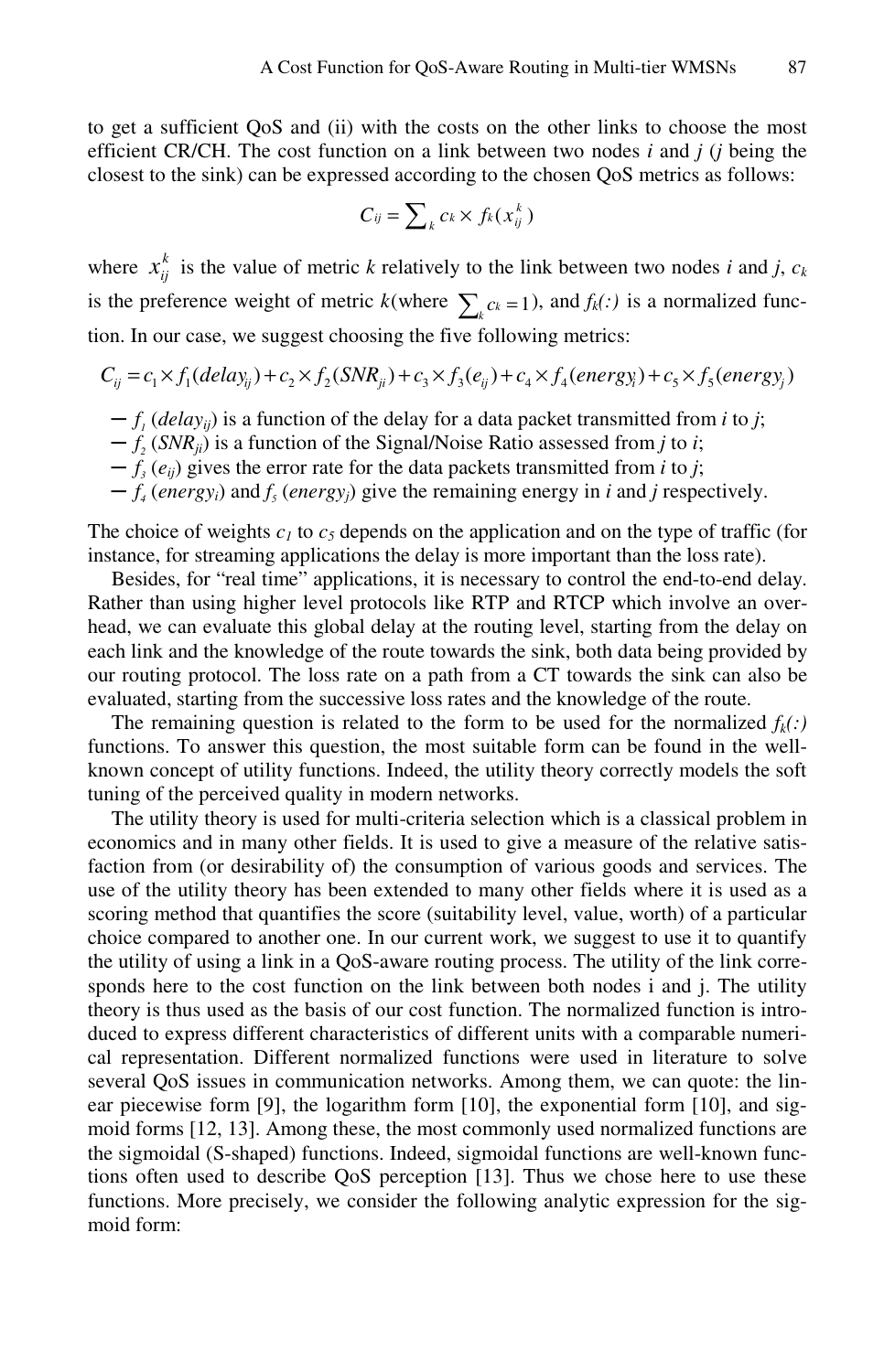$$
f(x) = \frac{(x - x_m)^{\zeta}}{1 + (x - x_m)^{\zeta}}
$$

where  $x_m > 0$  and  $\zeta \ge 2$  are tunable parameters, that differentiate the users' utilities. It is also assumed that the utilities are normalized to their highest limit, i.e. the asymptotic value of  $f(x)$  for large x is considered to be equal to 1. This is only done for the sake of simplicity [13]. In other more complicated scenarios, different maximum utilities can also be considered.

### **5 Performance Evaluation**

#### **5.1 Context**

To analyze the improvements registered by the HQAX protocol and the cost function, we implemented a set of simulations using the NS-2 simulator (version 2.33). The selected scenario implements a hierarchical multi-tier topology. Insofar as NS-2 is not conceived to bring together various interfaces and various MAC layers in the same node or in the same wireless network, only the 802.11 MAC layer will be used in the clusters of the different tiers. The objective being here to test the efficiency of the cost function integrated into our routing protocol, in comparison with current routing protocols, the simulations can be implemented without any real multi-MAC topology.

We chose to use the "shadowing" radio-propagation model, which is more realistic as it takes into account the shadowing and the fading effect that are common in indoor and outdoor environments with potential mobile obstacles. Moreover, to highlight the interest of the cost function, we chose the appropriate parameters for an indoor environment corresponding for example to a building surveillance application (see Table 1).

| Nodes number                      | 31                                                |
|-----------------------------------|---------------------------------------------------|
| Simulation Area                   | $135 \times 84$ meters                            |
| Simulation Time                   | 20 seconds                                        |
| Traffic Type, Packet size, Period | CBR, 1000 Bytes, 1.5 to 50ms                      |
| Radio-propagation model           | Shadowing                                         |
| Radio-propagation parameters      | Reference distance=10m, $\beta$ =5, $\sigma$ =7dB |
| <b>Transmission Range</b>         | $25-50$ meters                                    |

**Table 1.** Simulation Parameters

The simulated network includes 30 nodes and a sink distributed on a 135x84m area (see Figure 4). The role of each node (CH, CR or CT), which should depend on the available resources, is fixed at the beginning. The distances between the nodes are such that a  $CT_n$  or a  $CR_n$  has always the choice between at least two potential routes to join its  $CH_n$ . It is the same for a  $CH_n$ , during the association with its  $CH_{n+1}$ . Let us note that  $CH_2$  or  $CH_3$  can directly join the sink as this latter is assumed to have all MAC devices according to the use of multi-tier architecture. In addition, although the 802.11 MAC layer is common to all nodes, a CT (or a CR) can only join a CR or a CH at the same level. In this topology, all nodes can be multimedia sensors so all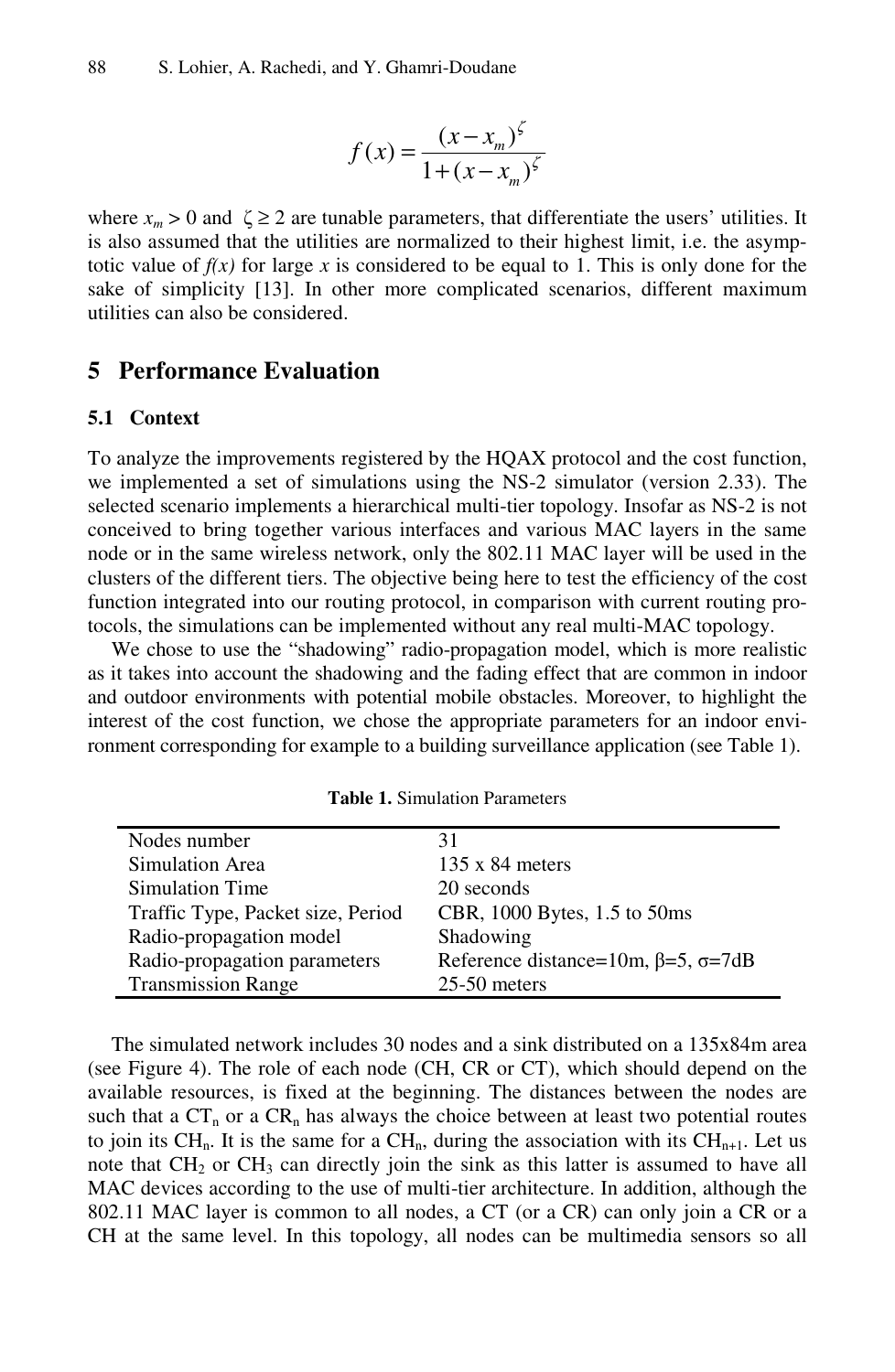nodes are modeled as CBR sources. We tested several scenarios of sources activation with a number of CBR sources ranging between 1 and 30 (in this last case, all nodes are sources). The total duration of each simulation is 20s (sufficient in all cases to get a stable network) and the CBR sources are activated every 0.1s to avoid synchronized broadcast (in a multimedia sensor network, all cameras are seldom activated at the same time). In addition, in this type of applications (monitoring, surveillance …), the nodes are often fixed or very slightly mobile. We thus chose a null mobility during the simulation.

The cost function implemented for the simulation is adapted to 802.11 devices and takes into account four parameters:

$$
C_{ij} = c_1 \times f\left(\frac{delay_{ij}}{r}\right) + c_2 \times f\left(\frac{Pr_{ij}}{r}\right) + c_3 \times f\left(\frac{hops}{r}\right) + c_4 \times f\left(\frac{PLR_{ij}}{r}\right)
$$

- ─ The delay on the link between nodes i and j is simply evaluated using a timestamp transmitted to the CDREP association packet.
- ─ The received power *Pr* is evaluated when receiving the CDREP packet. The number of hops is measured from the source to the sink.
- ─ The *Packet Loss Rate* (PLR) is calculated on the node which transmits the CDREP packet and then transmitted in this same packet to the node having requested the association or to the node relaying the answer. The PLR is calculated from the MAC-MIB 802.11 information and then uploaded at the routing level:

#### **ACKFailureCount**

# $\mathit{PLR}_{\mathit{MPDU}} = \frac{100 \times 1000 \times 1000 \times 1000 \times 1000 \times 1000 \times 1000 \times 1000 \times 1000 \times 1000 \times 1000 \times 1000 \times 1000 \times 1000 \times 1000 \times 1000 \times 1000 \times 1000 \times 1000 \times 1000 \times 1000 \times 1000 \times 1000 \times 1000 \times 1000 \times 1000 \times 1000 \times 1000 \times 1000 \times$

Coefficients  $c_1$  to  $c_4$  are optimized to get the best results in the selected context. To evaluate the HQAX performances and the associated cost function, we chose to compare it with the AODV and OLSR protocols which we adapted to a multi-tier architecture.

Concerning AODV, several reasons justify this choice:

- ─ it is a standardized reference protocol for ad hoc networks and it is largely used in sensor networks: AODV is included in ZigBee [14];
- ─ it is a generic protocol and it is not associated to a specific application or a particular access method as opposed to LEACH (based on dynamic clustering, energy saving and TDMA distribution) or SPEED (real time with geo-localization assumptions);
- ─ AODV is implemented in the most common simulators like NS-2, as opposed to some specific WSN protocols.

In addition, the choice of OLSR (the implementation used here for NS-2 is UM-OLSR [15]) enables to compare HQAX to a proactive reference protocol in which the relay nodes (MPR) are elected according to the number of neighbors. For these simulations, AODV and OLSR were adapted, including cross-layer interactions with the MAC layer, to respect the multi-tier architecture (AODV-mt and OLSR-mt on the following figures). These adaptations are made so that: a  $CT_p/CR_n$  can only join a  $CR_n$ or a  $CH_n$ ; a  $CH_n$  can directly join the sink or must pass by  $CH_{n+1}$ ; a CT does not relay a route request broadcast; a CT cannot be elected as an MPR (in the case of OLSR).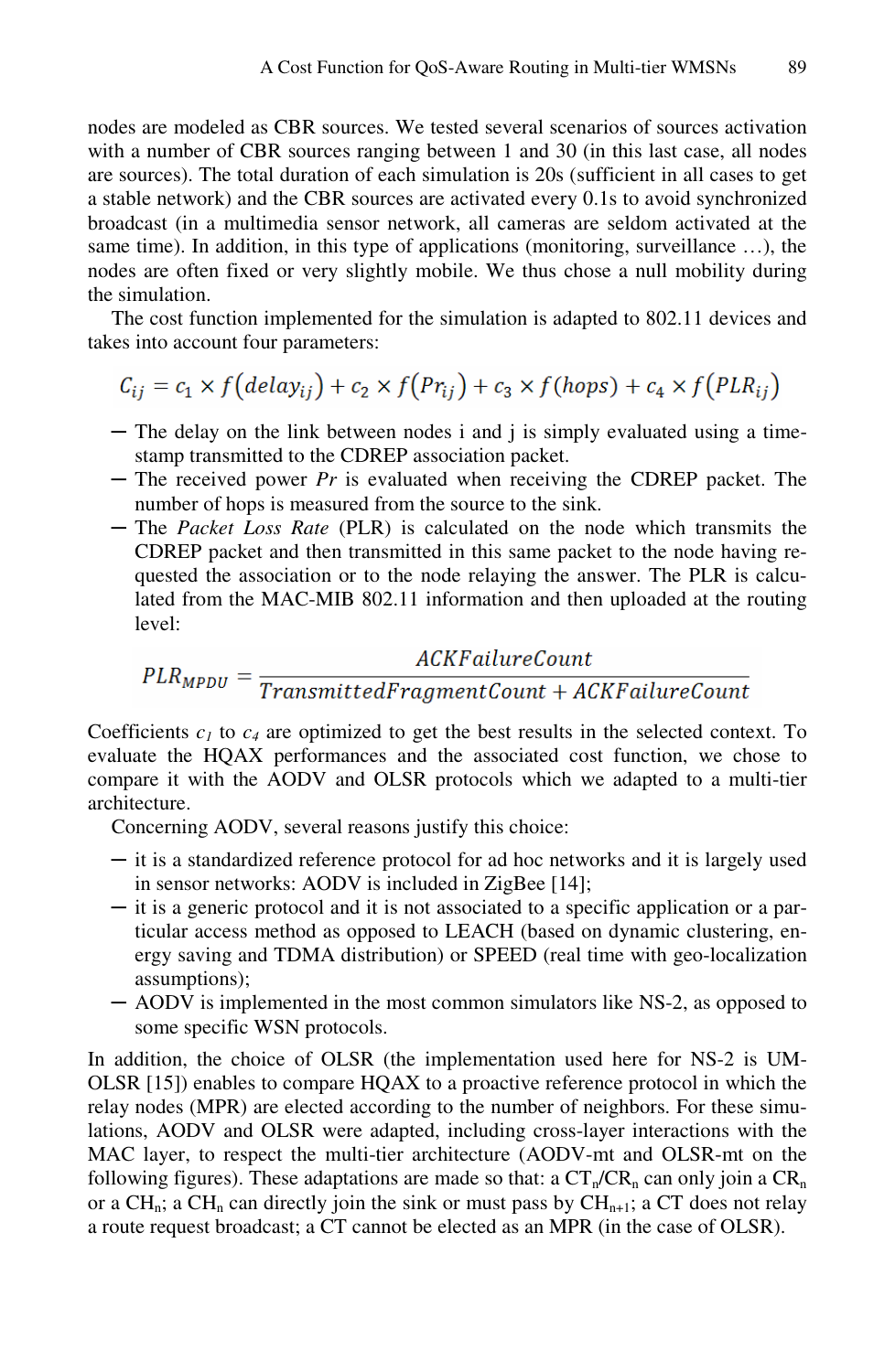

**Fig. 4.** Multi-tier hierarchical scenario

#### **5.2 Results**

Figure 5 presents the evolution of the average end-to-end delay for the CBR packets on all routes towards the sink, when the number of sources varies from 1 to 30. The results are slightly better with OLSR but with a much higher loss rate (Figure 7): the delays on the intermediate links between CR and CH can be shorter because many packets are lost on the way. For AODV, the average delay fluctuates between 3 and 8 ms showing a great dependence on the number of sources and the geographical distribution of nodes. Finally, HQAX presents a stable average delay, whatever the number of active sources, and relatively low if we take into account the number of packets actually transmitted. This shows the efficiency of the cost function which integrates the delay on the links.



**Fig. 5.** Average Packet Delay / Number of CBR sources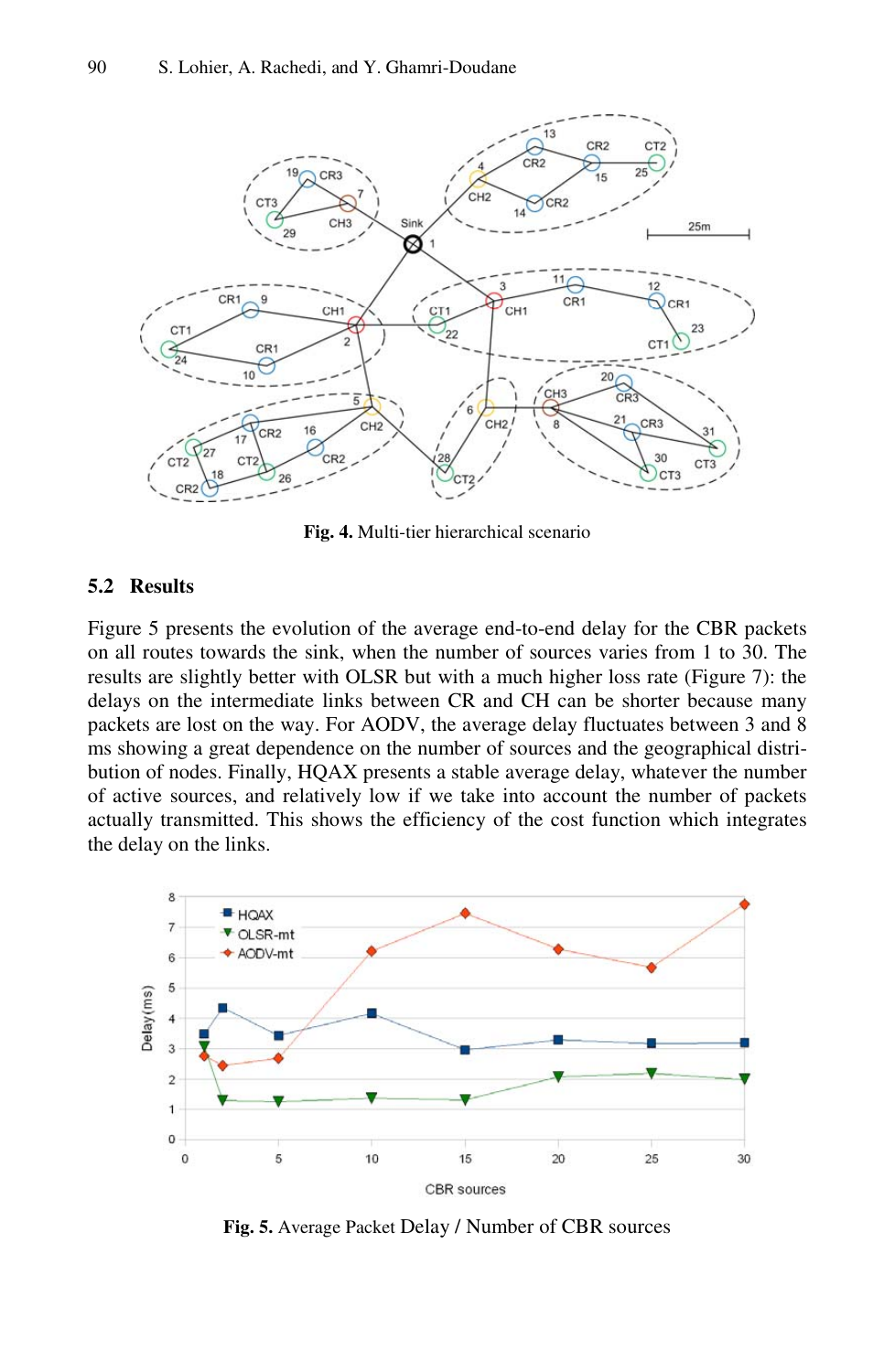Figure 6 shows the evolution of the average global throughput for all active CBR sources. The results are very close for a low number of sources and are slightly better for HQAX for more than 5 active sources. The evaluation in the cost function of the received power and of the loss rate during the association process makes it possible to reduce the risk of contentions on the selected links.



**Fig. 6.** Average Global Throughput / Number of CBR sources

In Figure 7, the packet loss rate for all active routes increases very quickly with OLSR, mainly because of a bad load balancing on the MPR which are elected according to the number of neighbors and not to the hierarchical organization of the network. AODV enables, with its error packet transmission mechanism, to mitigate the loss duration but at the expense of the overhead (see Figure 8). Whatever the number of sources, the loss rate remains lower than 1% with HQAX. This confirms the interest to upload at the routing level the number of non-received acknowledgements which is computed at the MAC level.



**Fig. 7.** Packet Loss / Number of CBR sources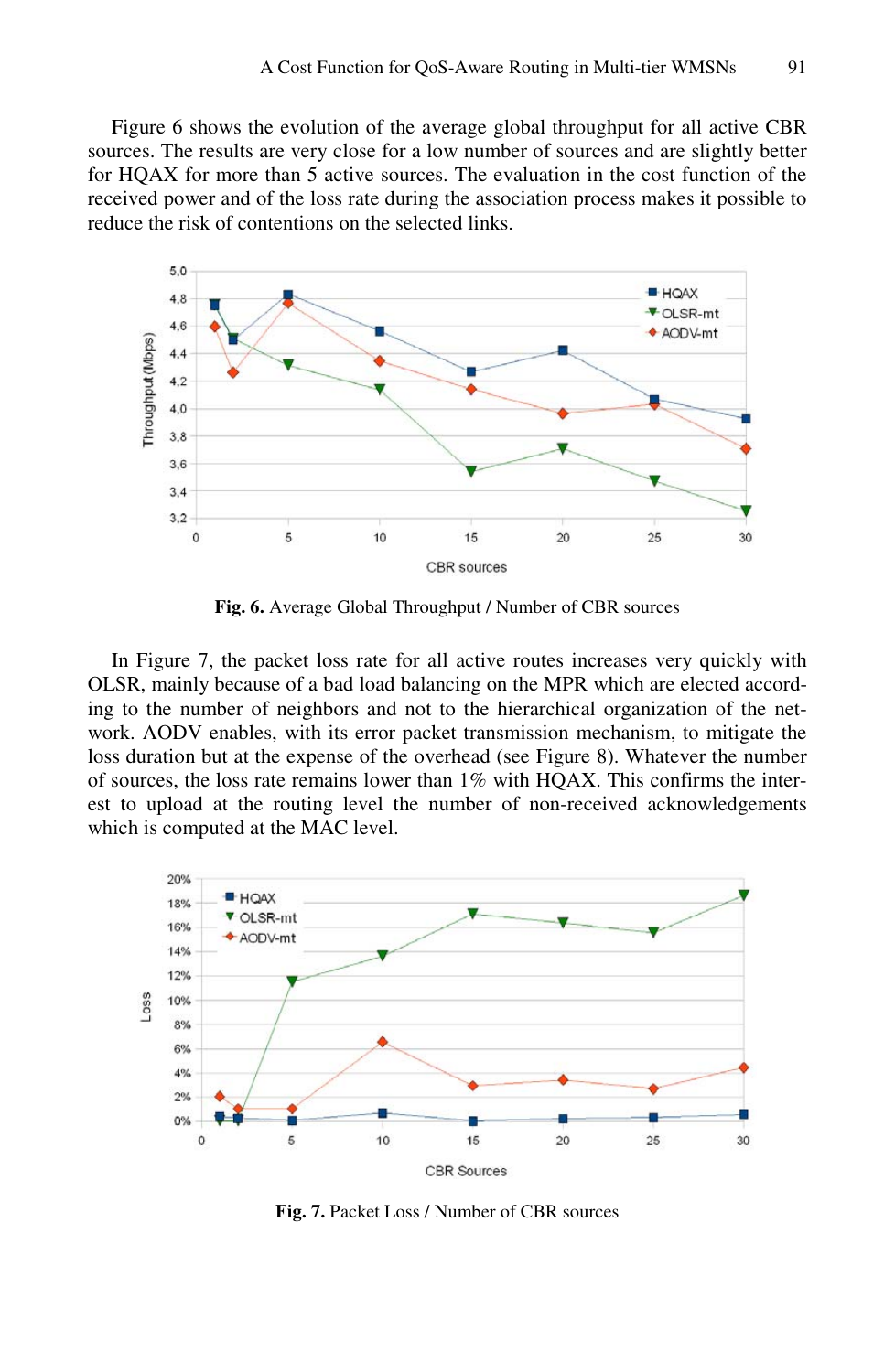The relative overhead of control packets (Figure 8) remains lower than 5% with OLSR and HQAX. Let us remind that for OLSR, the frequencies of Hello and TC messages are optimized for a not very dense and not mobile context. This overhead is much more important with AODV starting from 10 active sources. Although AODV is modified for our multi-tier architecture, the unsolved contentions can be numerous and the error messages can lead to broadcast new requests, creating a strong overhead.



**Fig. 8.** Control Packet Overhead / Number of CBR sources

## **6 Conclusion and Perspectives**

In this paper, we presented a solution including a reactive routing protocol associated with a cost function adapted to a heterogeneous and hierarchical WMSN architecture divided into clusters. This solution enables the sink to collect multimedia flows from different kinds of sensors, in the various tiers, with a sufficient quality of service. The advantages of this solution are on one hand its generic feature: it does not depend on a specific MAC layer or a particular access method, and on the other hand, the fact that it is compatible with the existing link and routing layers used by wireless sensor networks: the MAC parameters used in the cost function are generic and exist in both 802.11 and 802.15.4 MIBs; furthermore, the reactive routing approach used in HQAX is compatible with that used in ZigBee.

Our simulation study shows the efficiency of this solution, particularly in terms of throughput, loss rate, and control packet overhead. This first evaluation campaign will have to be confirmed by real test-bed experiments. Such a test-bed should integrate various devices corresponding to the different WMSN tiers (WiFi and ZigBee enabled sensors). The generic and compatibility features of our proposal should facilitate such an implementation. This experimental evaluation constitutes the target of our future work.